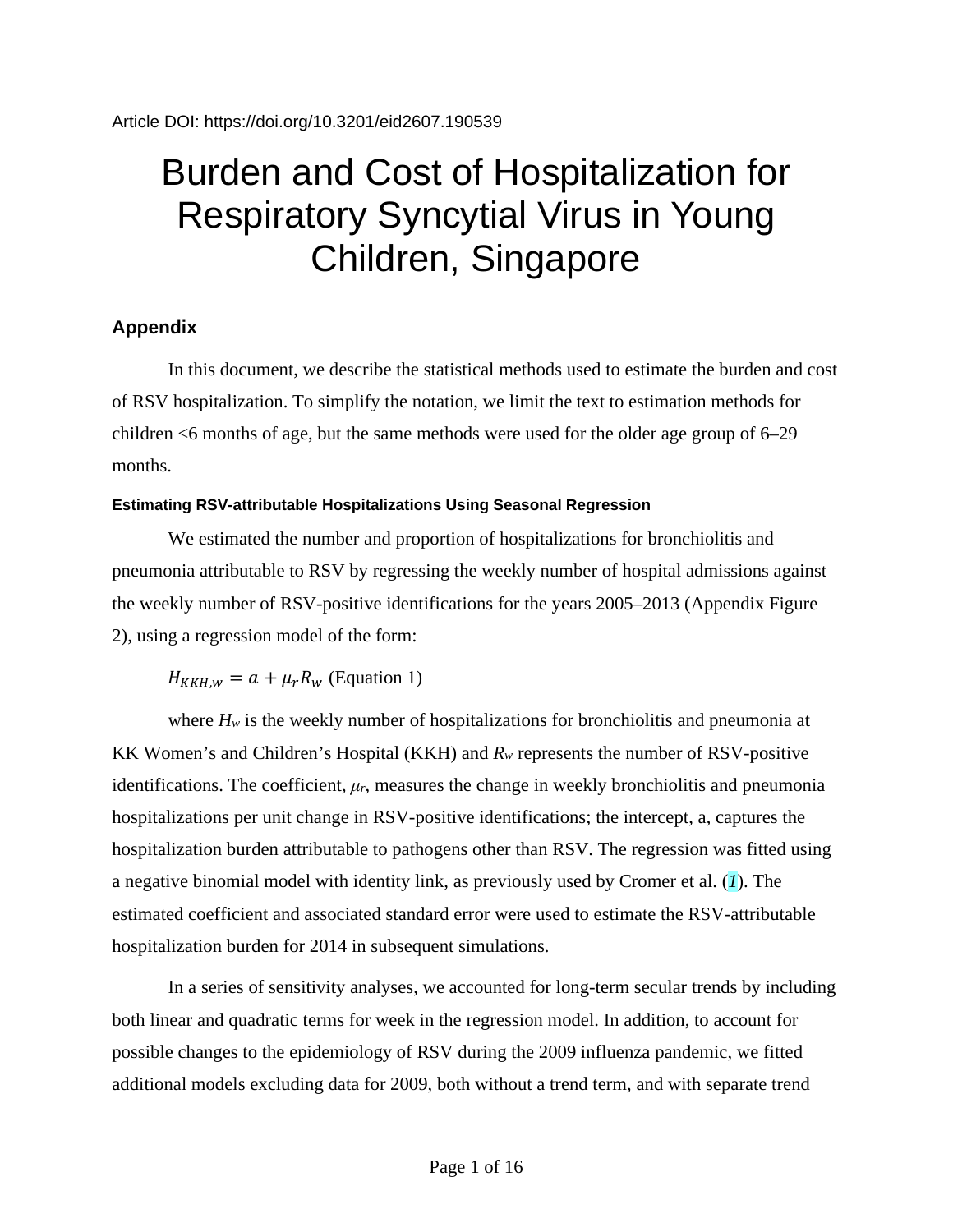terms for the years 2005–2008 and 2010–2013. We also modeled the effect of influenza by including weekly influenza positive identifications in the model. Finally, we fitted models including weekly rotavirus positive identifications and weekly gastrointestinal admissions as negative controls. For each of these models, we assessed model fit using Bayesian information criterion (BIC), favoring models with a lower BIC value.

#### **Estimating the proportion of hospitalizations due to pneumonia by age**

Preliminary analysis of hospitalization data indicated that, although the overall number of bronchiolitis and pneumonia hospitalizations decreases markedly with age, the proportion of these due to pneumonia (as opposed to bronchiolitis) increased with age (Appendix Table 3). Accounting for this is important to avoid underestimating RSV burden and cost in older age groups. We modeled age-dependent changes in the proportion of pneumonia hospitalizations between 2005–2013 with a logistic regression model:

$$
\alpha_m = \ln\left(\frac{p_m}{1 - p_m}\right) = b_0 + \sum_{k=1}^{k=9} b_k S_k
$$
 (Equation 2)

where the outcome, *αm*, is the log odds of a pneumonia hospitalization at age *m* months and the explanatory variables, *Sk*, are regressors corresponding to natural cubic splines of age (over the range  $0-72$  months of age) with  $k = 9$  equally spaced knots. The number of knots was decided based on a visual inspection of plots of observed and model-predicted values, so as to retain the minimum number of knots possible while capturing salient features in the observed data. We used model-predicted values and associated uncertainty to estimate the age-specific proportion of pneumonia hospitalizations for 2014 in subsequent simulations.

#### **Modeling length of hospital stay (LOS)**

The distribution of LOS was heavily right-skewed with the mode at 2 days. Because pneumonia hospitalizations tend to be longer, we modeled LOS separately for bronchiolitis and pneumonia hospitalizations during 2005 and 2013, using an exponential regression with 2 terms to allow for the smaller proportion of hospitalization with LOS of 1 day relative to 2 days:

$$
ln(l_{o,d}) = b_{0,o} + b_{1,o}L_1 + b_{2,o}L_2
$$
 (Equation 3)

where *lo,d* represents the proportion of hospitalizations for outcome *o* (bronchiolitis or pneumonia) that had LOS equal to *d* days. The terms *L1* and *L2* are defined as: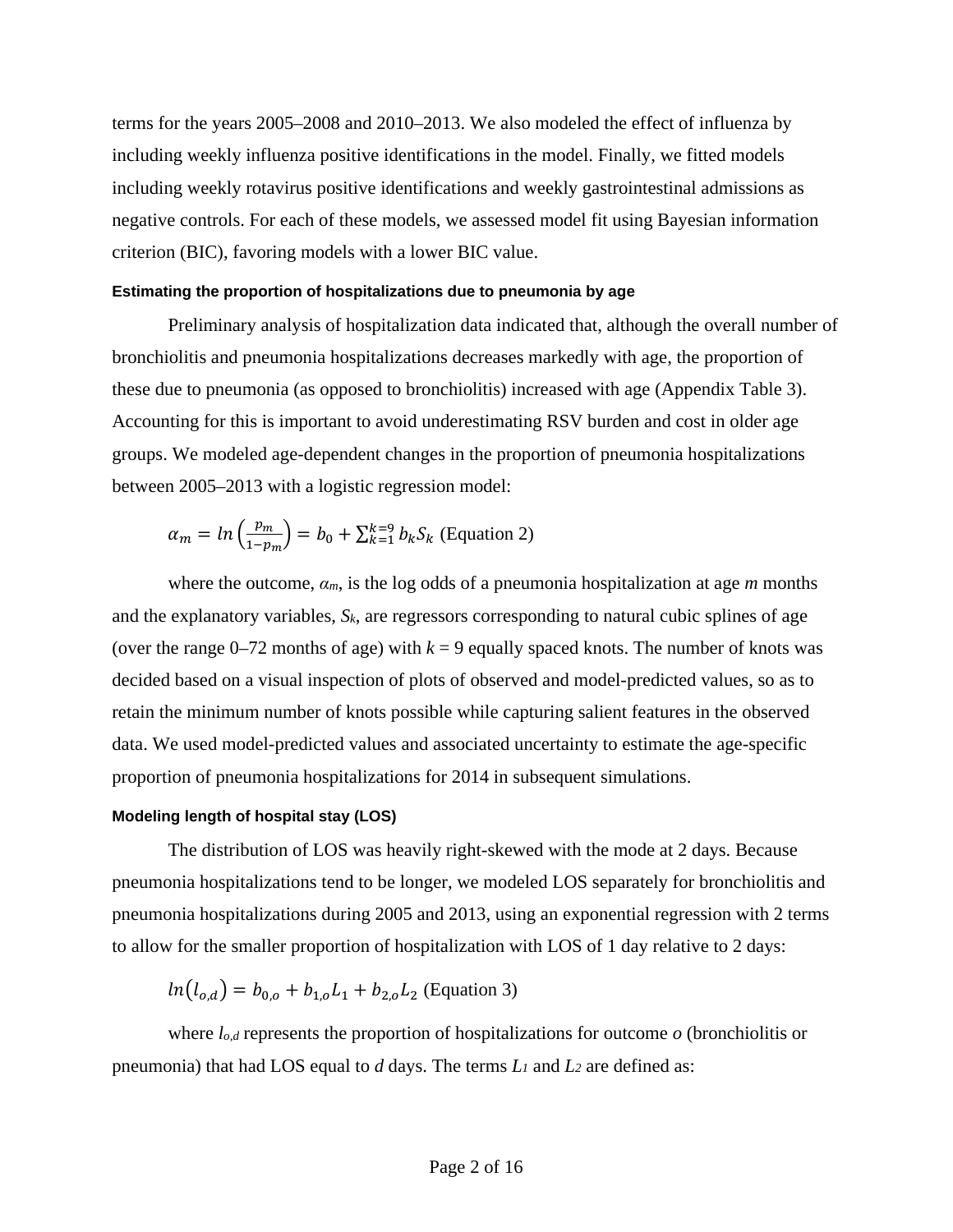$$
L_1 = \begin{cases} 1, d = 1 \\ 2, d \ge 2 \end{cases}
$$
  

$$
L_2 = \begin{cases} 0, d < 3 \\ d - 2, d \ge 3 \end{cases}
$$

#### **Estimating RSV Hospitalization Burden and Cost in 2014**

#### RSV-Attributable Hospitalizations

We estimated age-specific hospitalizations for bronchiolitis and pneumonia attributable to RSV in 2014 by multiplying the number of RSV-positive identifications by a factor *r* derived from Equation 1 above:

$$
H_{KKH,RSV,m} = R_m \times r
$$

$$
r \sim N(\mu_r, \sigma_r)
$$

#### **Hospitalizations for Bronchiolitis and Pneumonia**

We estimated the age-specific number of pneumonia hospitalizations by multiplying the overall number of hospitalizations at age  $m$  months,  $H_{RSV,m}$ , by the the age-specific proportion of these hospitalizations that are due to pneumonia, using parameters derived from Equation 2. The number of bronchiolitis hospitalizations was derived by subtraction:

$$
P_{KKH,m} = H_{KKH,RSV,m} \times p_m
$$
  
\n
$$
B_{KKH,m} = H_{KKH,RSV,m} - P_{KKH,m}
$$
  
\n
$$
p_m = \frac{e^{\alpha_m}}{e^{\alpha_m} + 1}
$$
  
\n
$$
\alpha_m \sim N(\mu_{\alpha_m}, \sigma_{\alpha_m})
$$

The total pneumonia and bronchiolitis hospitalizations was obtained by summing over age categories:

$$
P_{KKH} = \sum_{m=0}^{m=5} P_{KKH,m}
$$

$$
B_{KKH} = \sum_{m=0}^{m=5} B_{KKH,m}
$$

We then estimated the distribution of bronchiolitis and pneumonia cases by length of stay: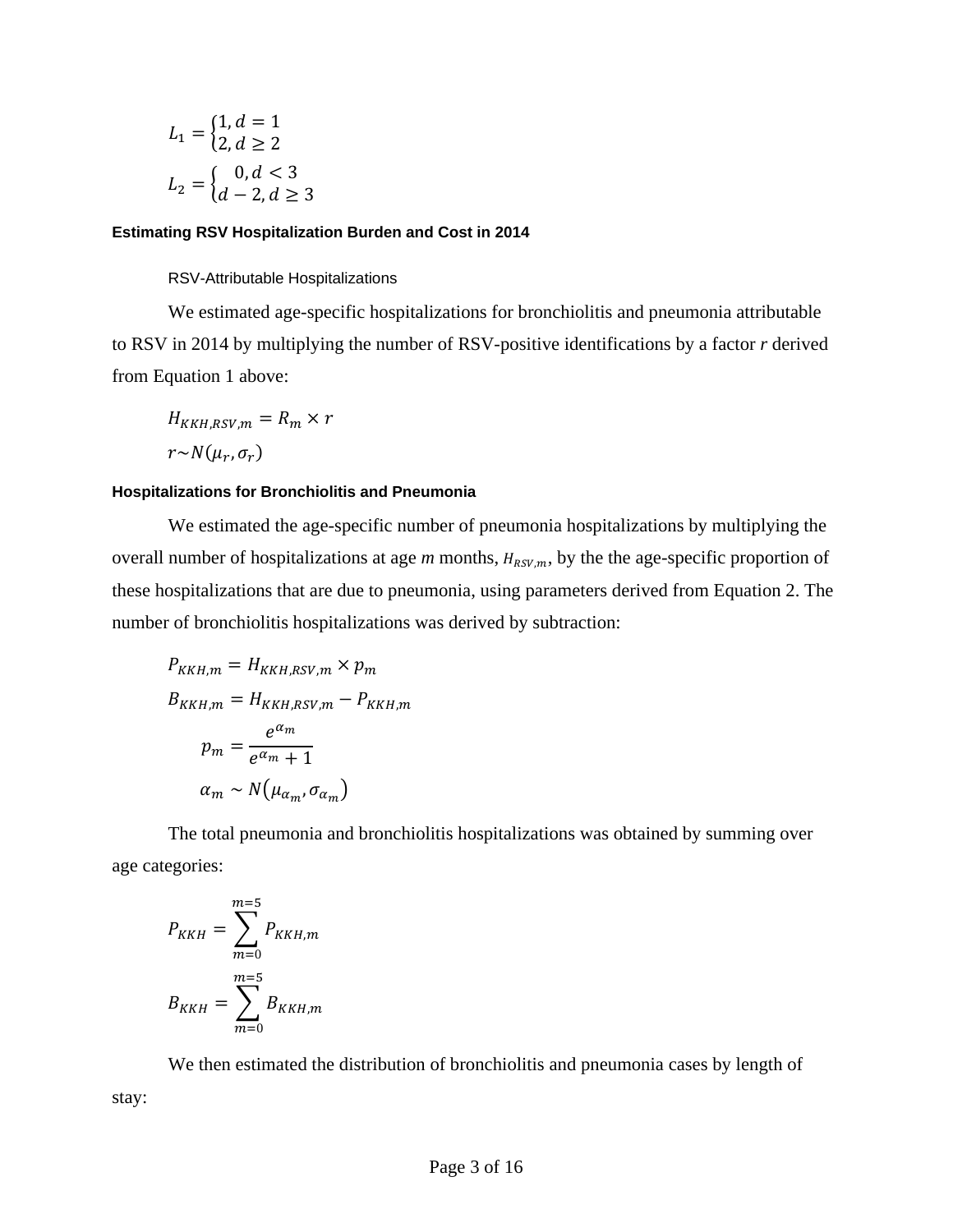$$
P_{KKH,d} = P_{KKH} \times l_{o=p,d}
$$
  
\n
$$
B_{KKH,d} = B_{KKH} \times l_{o=b,d}
$$
  
\n
$$
ln(l_{o,d}) = b_{0,o} + b_{1,o}L_1 + b_{2,o}L_2
$$
  
\n
$$
b_0 \sim N(\mu_{b_0}, \sigma_{b_0})
$$
  
\n
$$
b_1 \sim N(\mu_{b_1}, \sigma_{b_1})
$$
  
\n
$$
b_2 \sim N(\mu_{b_2}, \sigma_{b_2})
$$

where  $P_{KKH,RSV,d}$  and  $B_{KKH,RSV,d}$  represent the number of RSV-related pneumonia hospitalizations with length of stay equal to *d* days and  $l_{o} = p,d$  and  $l_{o} = b,d$  are the corresponding proportions of hospitalizations with length of stay equal to *d* days, derived from Equation 3. In the base case scenario, we defined pneumonia with complications as pneumonia hospitalizations with LOS greater than 5 days:

$$
PN_{KKH} = \sum_{d=1}^{d=5} P_{KKH,d}
$$

$$
PC_{KKH} = \sum_{d=6}^{d=366} P_{KKH,d}
$$

such that *PN* and *PC* represent the number of pneumonia hospitalizations with and without complications respectively.

Next, we estimated the number of admissions occurring at KKH by ward class:

$$
\boldsymbol{B}_{KKH,W} \sim Mult(\boldsymbol{w}_B, B_{KKH})
$$

where  $B_{KKH,w}$  is a vector representing the number of bronchiolitis admissions in each of 5 ward classes at KKH.  $B_{KKH,w}$  is drawn from a multinomial distribution with parameters  $w_B$ , a vector representing the proportions of bronchiolitis admissions occurring in each ward class (Appendix Table 5), and  $B_{KKH}$ , the number of RSV-related bronchiolitis admissions as defined above. The corresponding ward-specific admissions for uncomplicated pneumonia and pneumonia with complications were obtained analogously using corresponding multinomial distributions, *wPN* and *wPC*.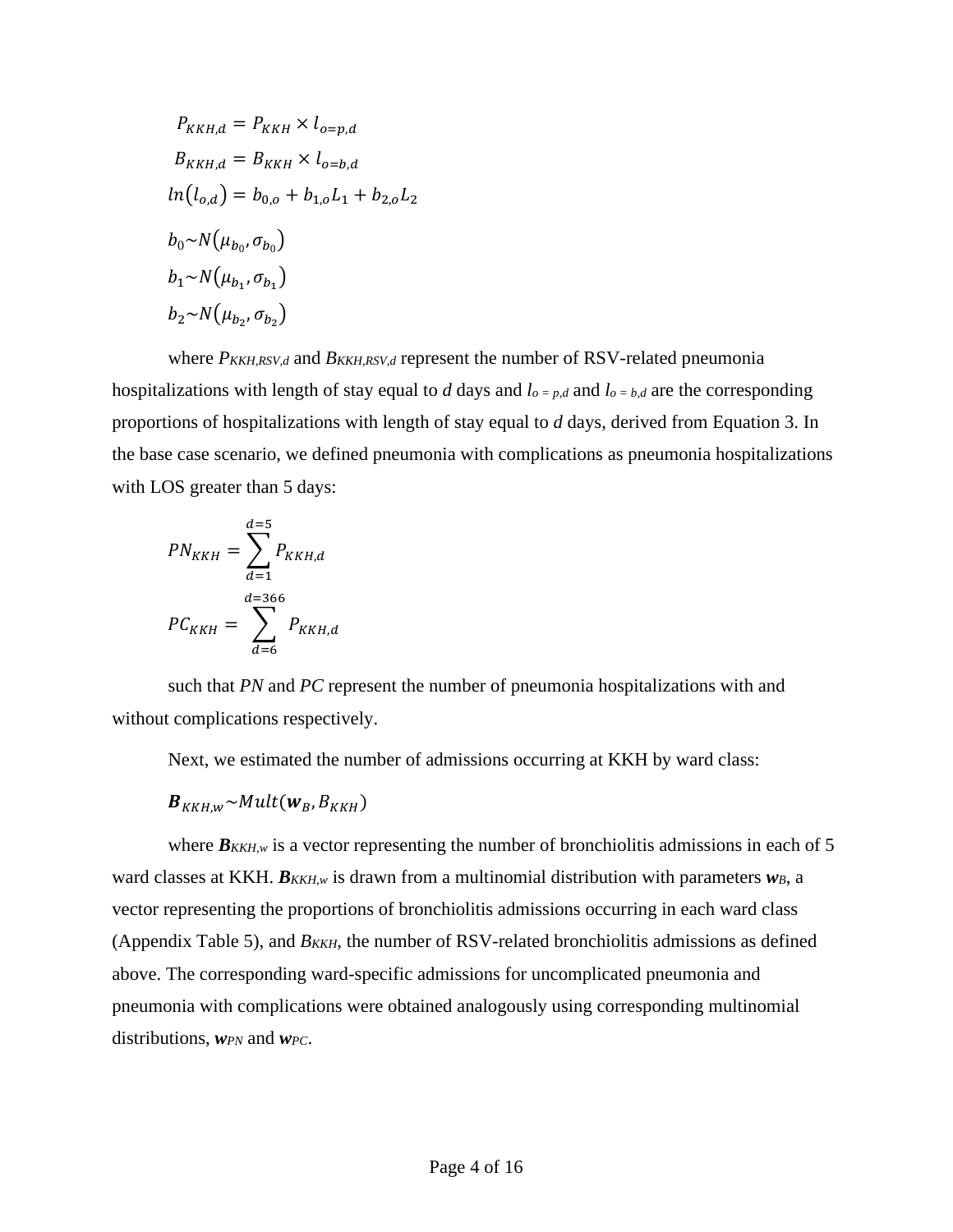To account for pediatric admissions occurring in hospitals other than KKH, we multiplied our estimates by a set of inflation factors. These factors were derived from the proportion of bronchiolitis cases in Singapore admitted to KKH, as reported in Ministry of Health (MOH) hospital billing data (*2*). We used bronchiolitis admissions to derive these inflation factors because billing data are not available by age group. Only a subset of public and private tertiary hospitals have pediatric departments, and bronchiolitis is likely to be almost exclusively a pediatric diagnosis. The estimated inflation factors are thus likely to reflect more accurately the ratio of pediatric admissions seen at KKH relative to other hospitals, whereas pneumonia admissions will include a large fraction of adult patients. The inflation factors were ward class– specific. This is important because the distribution of ward classes varies between hospitals; subsidized wards are only available in public-sector hospitals.

$$
B_w = \sum_{w=1}^{w=5} B_{KKH,w} * I_w
$$
 (Equation 4.1)  

$$
PN_w = \sum_{w=1}^{w=5} PN_{KKH,w} * I_w
$$
 (Equation 4.2)  

$$
PC_w = \sum_{w=1}^{w=5} PC_{KKH,w} * I_w
$$
 (Equation 4.3)

Here,  $B_w$  is the number of bronchiolitis admissions in ward class w across all Singapore hospitals. *Iw* is a ward class-specific inflation factor. Estimates for pneumonia with and without complications are derived analogously.

To estimate the hospitalization costs, we first multiplied the number of admissions (for each diagnosis and ward class) by the average duration of hospitalization:

$$
D_{B,w}=B_w*d_B
$$

 $D_{B,w}$ , the total bronchiolitis hospitalization days among patients in ward class *w*, is obtained by multiplying the total number of bronchiolitis admissions in wards of class *w* by the average duration of hospitalization for bronchiolitis patients. The total days of hospitalization in each ward class for uncomplicated and complicated pneumonia admissions were derived analogously. The full (unsubsidised) cost of hospitalization was then:

$$
T_B = \sum_{w=1}^{w=5} D_{B,w} * s_{B,w=1}
$$
 (Equation 5)

where  $T_B$  represents the total cost of bronchiolitis hospitalizations across all ward classes and  $s_{B,w} = 1$  is the average cost per day of hospitalization for a bronchiolitis patient admitted in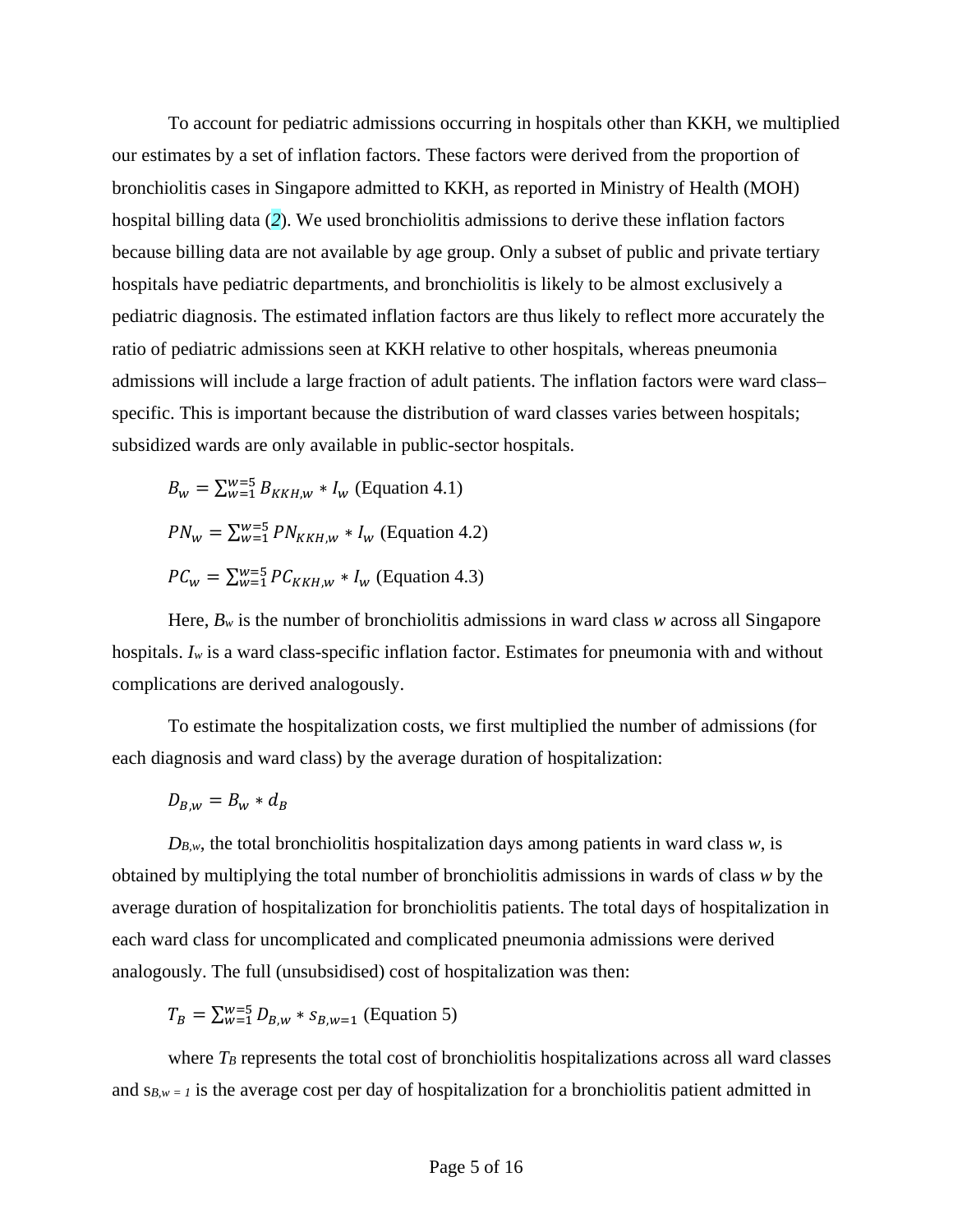class A (private wards), obtained from MOH billing data for admissions to KKH. Ward-specific costs for uncomplicated and complicated pneumonia admissions were similarly derived.

The subsidized cost (that borne by patients through insurance or out-of-pocket payments) was estimated by applying the ward class–specific mean daily hospitalization costs,  $s_{B,w}$ :

$$
S_B = \sum_{w=1}^{w=5} D_{B,w} * s_{B,w}
$$
 (Equation 6)

Costs for uncomplicated and complicated pneumonia were derived analogously.

#### **Estimating Primary Care Consultations Due to RSV**

We obtained data on the number of acute respiratory infection (ARI) consultations to government polyclinics among children <5 years of age from the Ministry of Health. We also obtained data from the National Public Health Laboratory on RSV testing results from microbiological surveillance of primary care ARI consultations. Samples from ARI patients are submitted for microbiological testing by participating sentinel primary care centers. These samples have been tested using a commercial multiplex PCR assay (Seegene Allplex Respiratory Panel Assays; http://seegene.com). Between 2012–2017, 3,402 samples were tested from children <5 years, of which 8.2% were positive for RSV with no other pathogen identified. To estimate the number of polyclinic consultations attributable to RSV, we applied the proportion of samples positive for RSV to the number of polyclinic consultations as follows:

$$
F = \frac{K}{M} * G
$$
  
K \sim Binom(\pi\_1, M)

where  $\pi$ *l* is the proportion of samples testing positive for RSV, *M* is the total number of tests performed on samples from children aged <6 months, and *G* is the number of ARI consultations in polyclinics.

To account for primary care consultations in the private sector, we estimated the ratio of pediatric consultations in polyclinics versus private GPs, using data on the proportion of consultations among children <5 years in polyclinics and private GPs as reported by MOH in the 2014 Primary Care Survey (*3*). We assumed binomial distributions for these proportions:

$$
q = \frac{Q}{G} + 1
$$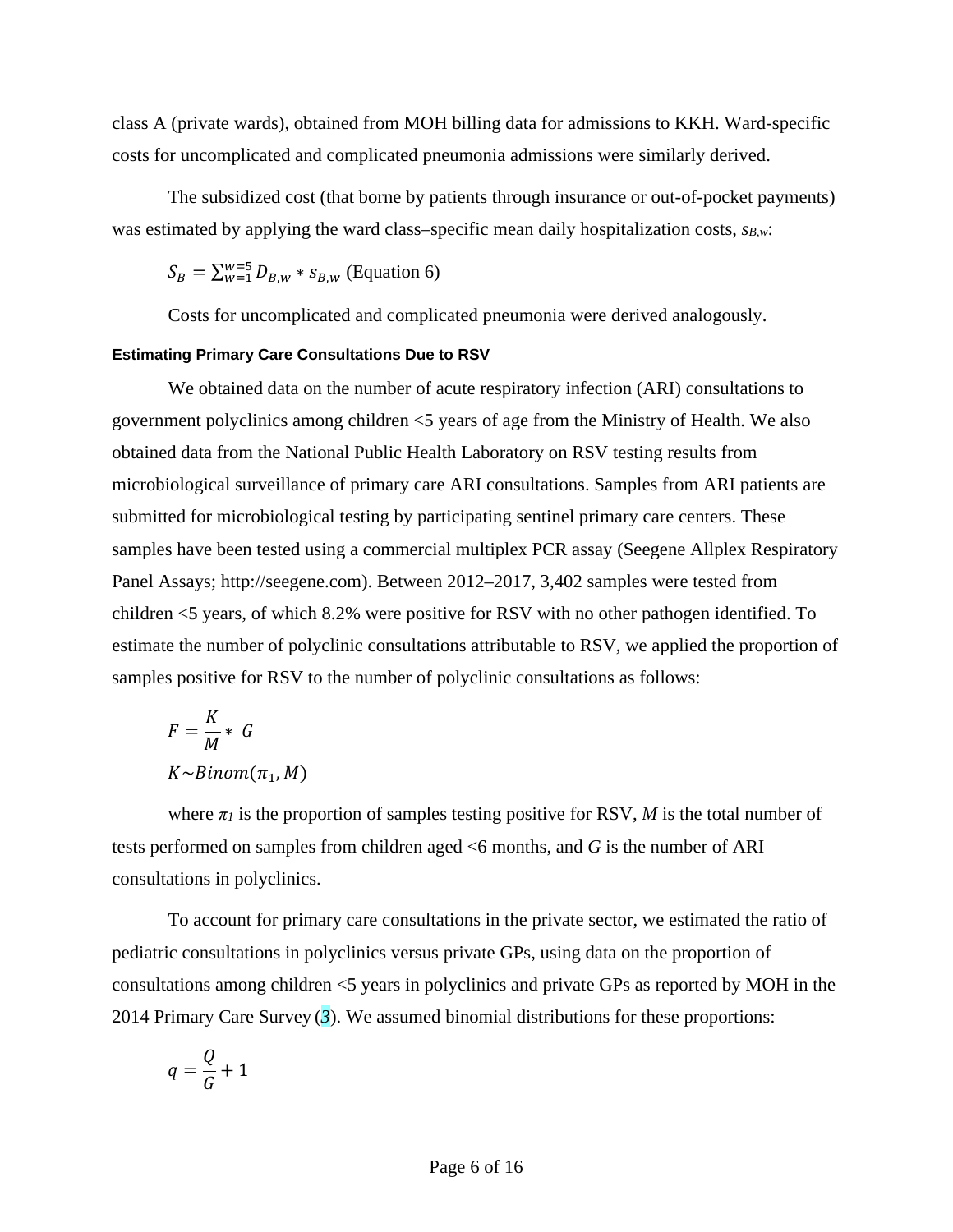$$
R = q * G
$$

$$
Q \sim Binom(\pi_2, W)
$$

Here, *q* is a multiplier that inflates the number of polyclinic consultations, *G*, to account for private sector consultations. *Q* represents the number of private GP consultations by children aged <6 months among GP clinics participating in the 2014 Primary Care Survey. *Q* is assumed to have a binomial distribution dependent on *W*, the daily number of private GP consultations, and  $\pi_2$ , the proportion of these occurring among children  $\leq$ 5 years. *R* is an estimate of the total number of primary care consultations for RSV, both among polyclinics and private GP clinics.

Because primary care ARI consultation data were not available in fine age strata, we estimated the age distribution of primary consultations among children <5 years by month of age. We assumed that this age distribution was similar to the age distribution of RSV-positive identifications at KKH. We fitted a logarithmic function to the age-related RSV data (Appendix Figure 3) and applied this function to the estimated number of RSV-related primary care consultations to estimate the proportion of primary care consultations by month of age:

$$
ln(R_m) = i_0 + i_1R_1 + i_2R_2 + i_3R_3
$$
 (Equation 7)

where  $R_m$  represents the number of RSV-related polyclinic consultations among children aged *m* months,  $R_1$  to  $R_3$  are age group indicators,  $i_1$  to  $i_3$  the corresponding regression coefficients and *i0* is a constant term. The terms *R1* to *R3* are defined as:

$$
R_1 = \begin{cases} 0, m = 0 \\ 1, m \ge 1 \end{cases}
$$
  
\n
$$
R_2 = \begin{cases} 0, m < 2 \\ 1, m = 2 \\ 2, m > 2 \end{cases}
$$
  
\n
$$
R_3 = \begin{cases} 0, m < 3 \\ m - 3, m \ge 3 \end{cases}
$$

The number of RSV-related primary care consultations among children aged <6 months

$$
C = c * R
$$

$$
c = \frac{\sum_{m=0}^{m=5} R_m}{R}
$$

is: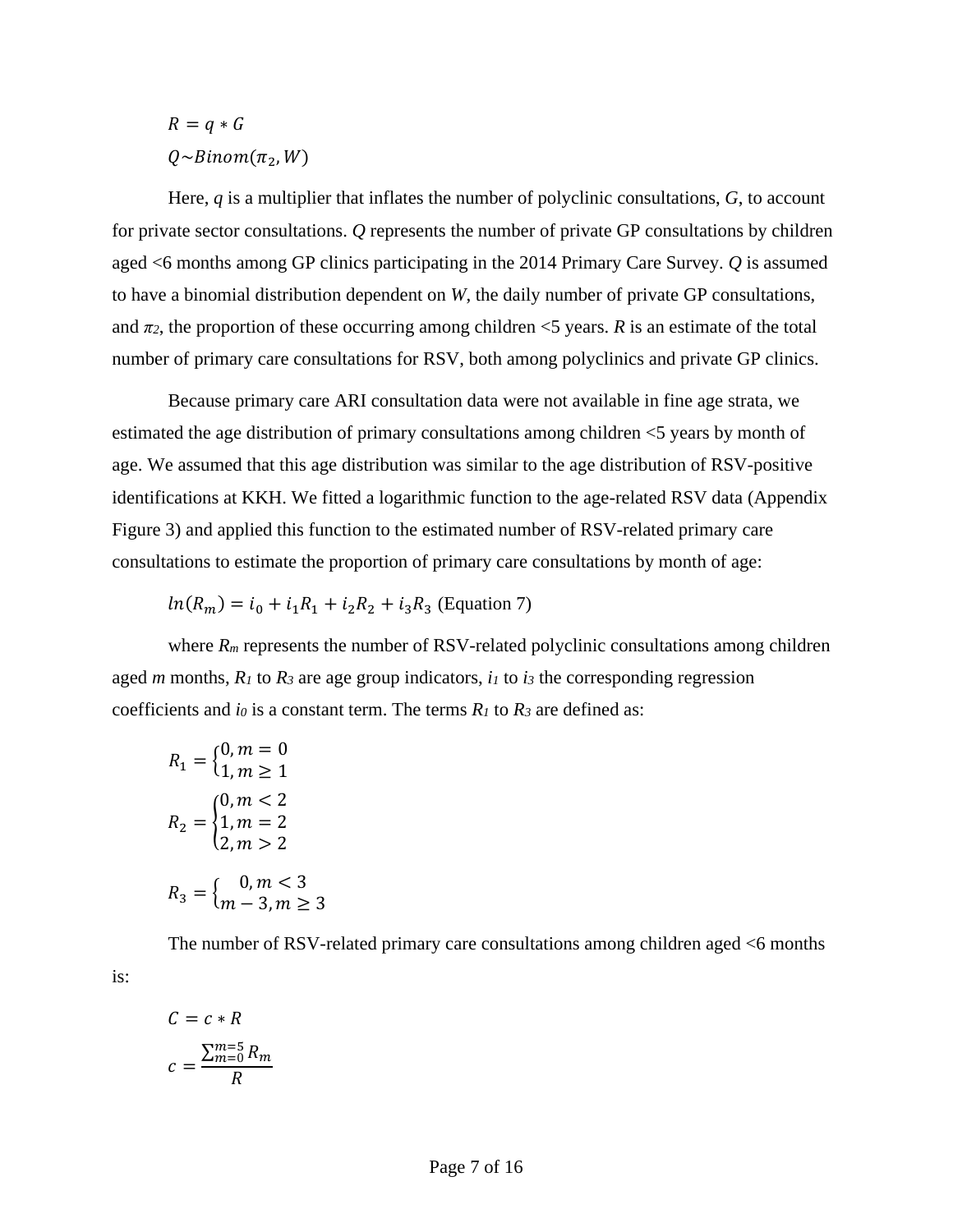with c representing the proportion of RSV-related consultations that occur in children aged  $<6$  months.

We estimated the full cost of consultations by applying the unsubsidized cost of a polyclinic consultation to the estimated number of primary care visits due to RSV. To estimate the subsidized cost, we applied the cost of a pediatric consultation:

 $U = C * u$  (Equation 8.1)

 $V = C * v$  (Equation 8.2)

where U and V represent respectively the full and subsidized cost of all RSV-related primary care consultations in children <6 months of age, *u* is the full cost of a polyclinic consultation, and *v* is the subsidized cost of a pediatric polyclinic consultation.

## **References**

- <jrn>1. Cromer D, van Hoek AJ, Newall AT, Pollard AJ, Jit M. Burden of paediatric respiratory syncytial virus disease and potential effect of different immunisation strategies: a modelling and costeffectiveness analysis for England. Lancet Public Health. 2017;2:e367–74. https://<u>doi.org/10.1016/S2468-2667(17)30103-2</u></jrn>
- <eref>2. Singapore Ministry of Health. Fee benchmarks and bill amount information. [cited 2018 Dec 4]. https://www.moh.gov.sg/cost-financing/fee-benchmarks-and-bill-amount-information</eref>
- <eref>3. Singapore Ministry of Health. Primary care survey 2014. 2017 [cited 2019 Jan 16]. https://www.moh.gov.sg/resources-statistics/reports/primary-care-survey-2014-report</eref>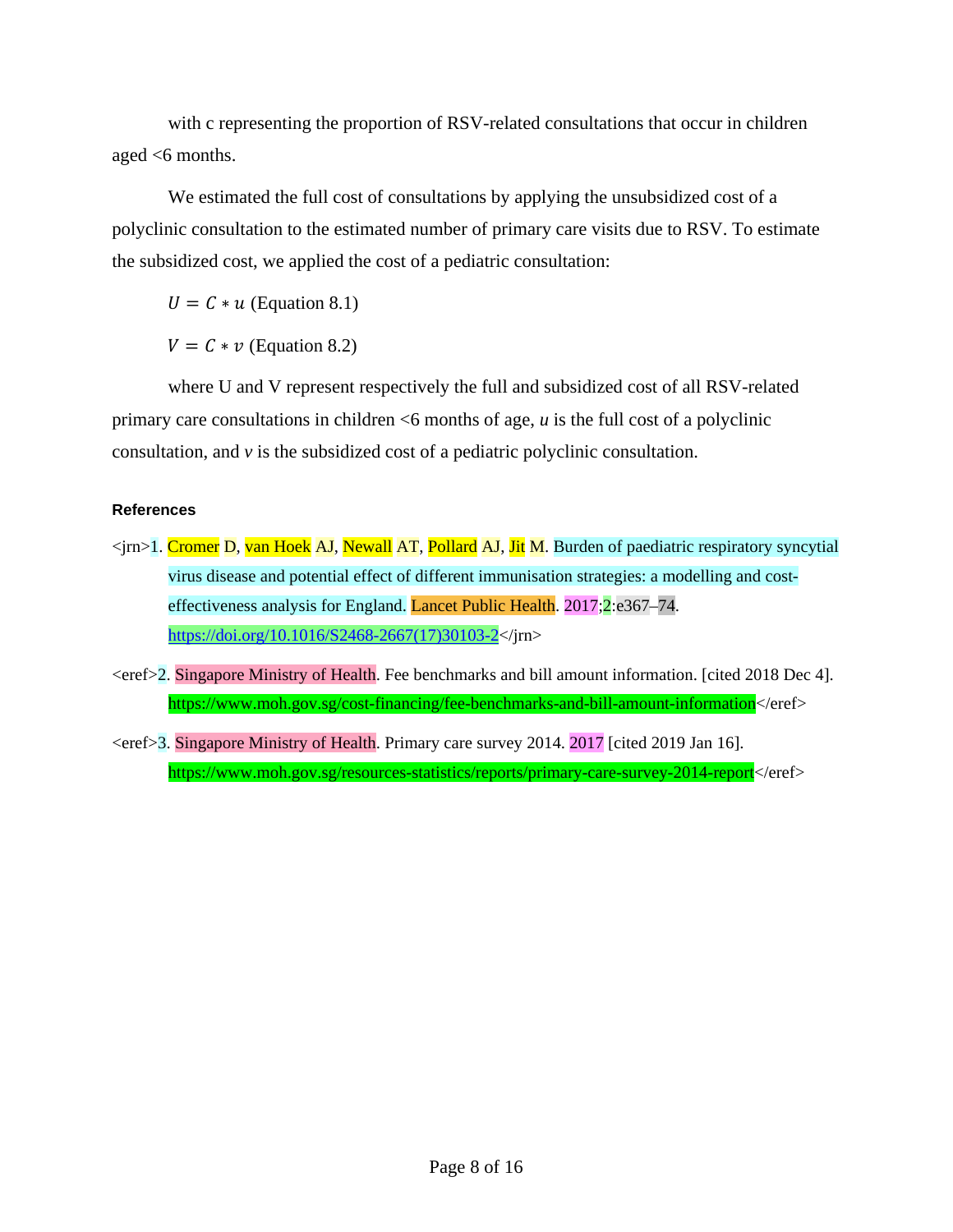| No. RSV-positive |                                  |                |  |  |  |  |
|------------------|----------------------------------|----------------|--|--|--|--|
| Variable         | identifications ( $N = 18,428$ ) | % RSV positive |  |  |  |  |
| Sex              |                                  |                |  |  |  |  |
| M                | 11,488                           | 62.3           |  |  |  |  |
| F                | 6,940                            | 37.7           |  |  |  |  |
| Age, mo          |                                  |                |  |  |  |  |
| $\leq$ 1         | 449                              | 2.4            |  |  |  |  |
| 1                | 1,154                            | 6.3            |  |  |  |  |
| $\overline{c}$   | 1,197                            | 6.5            |  |  |  |  |
| 3                | 932                              | 5.1            |  |  |  |  |
| $\overline{4}$   | 999                              | 5.4            |  |  |  |  |
| 5                | 985                              | 5.3            |  |  |  |  |
| 6                | 1,077                            | 5.8            |  |  |  |  |
| $\overline{7}$   | 1,026                            | 5.6            |  |  |  |  |
| 8                | 971                              | 5.3            |  |  |  |  |
| 9                | 875                              | 4.7            |  |  |  |  |
| 10               | 786                              | 4.3            |  |  |  |  |
| 11               | 742                              | 4.0            |  |  |  |  |
| 12               | 757                              | 4.1            |  |  |  |  |
| 13               | 620                              | 3.4            |  |  |  |  |
| 14               | 632                              | 3.4            |  |  |  |  |
| 15               | 556                              | 3.0            |  |  |  |  |
| 16               | 518                              | 2.8            |  |  |  |  |
| 17               | 450                              | 2.4            |  |  |  |  |
| 18               | 462                              | 2.5            |  |  |  |  |
| 19               | 460                              | 2.5            |  |  |  |  |
| 20               | 468                              | 2.5            |  |  |  |  |
| 21               | 480                              | 2.6            |  |  |  |  |
| 22<br>23         | 420<br>382                       | 2.3<br>2.1     |  |  |  |  |
| 24               | 250                              | 1.4            |  |  |  |  |
| 25               | 179                              | 1.0            |  |  |  |  |
| 26               | 166                              | 0.9            |  |  |  |  |
| 27               | 146                              | 0.8            |  |  |  |  |
| 28               | 138                              | 0.7            |  |  |  |  |
| 29               | 151                              | 0.8            |  |  |  |  |
| Year             |                                  |                |  |  |  |  |
| 2005             | 1,818                            | 9.9            |  |  |  |  |
| 2006             | 1,480                            | 8.0            |  |  |  |  |
| 2007             | 2,001                            | 10.9           |  |  |  |  |
| 2008             | 2,075                            | 11.3           |  |  |  |  |
| 2009             | 1,807                            | 9.8            |  |  |  |  |
| 2010             | 2,236                            | 12.1           |  |  |  |  |
| 2011             | 2,362                            | 12.8           |  |  |  |  |
| 2012             | 2,251                            | 12.2           |  |  |  |  |
| 2013             | 2,398                            | 13.0           |  |  |  |  |

**Appendix Table 1.** Distribution of RSV-positive identifications at KK Women's and Children's Hospital, Singapore, by sex, age and year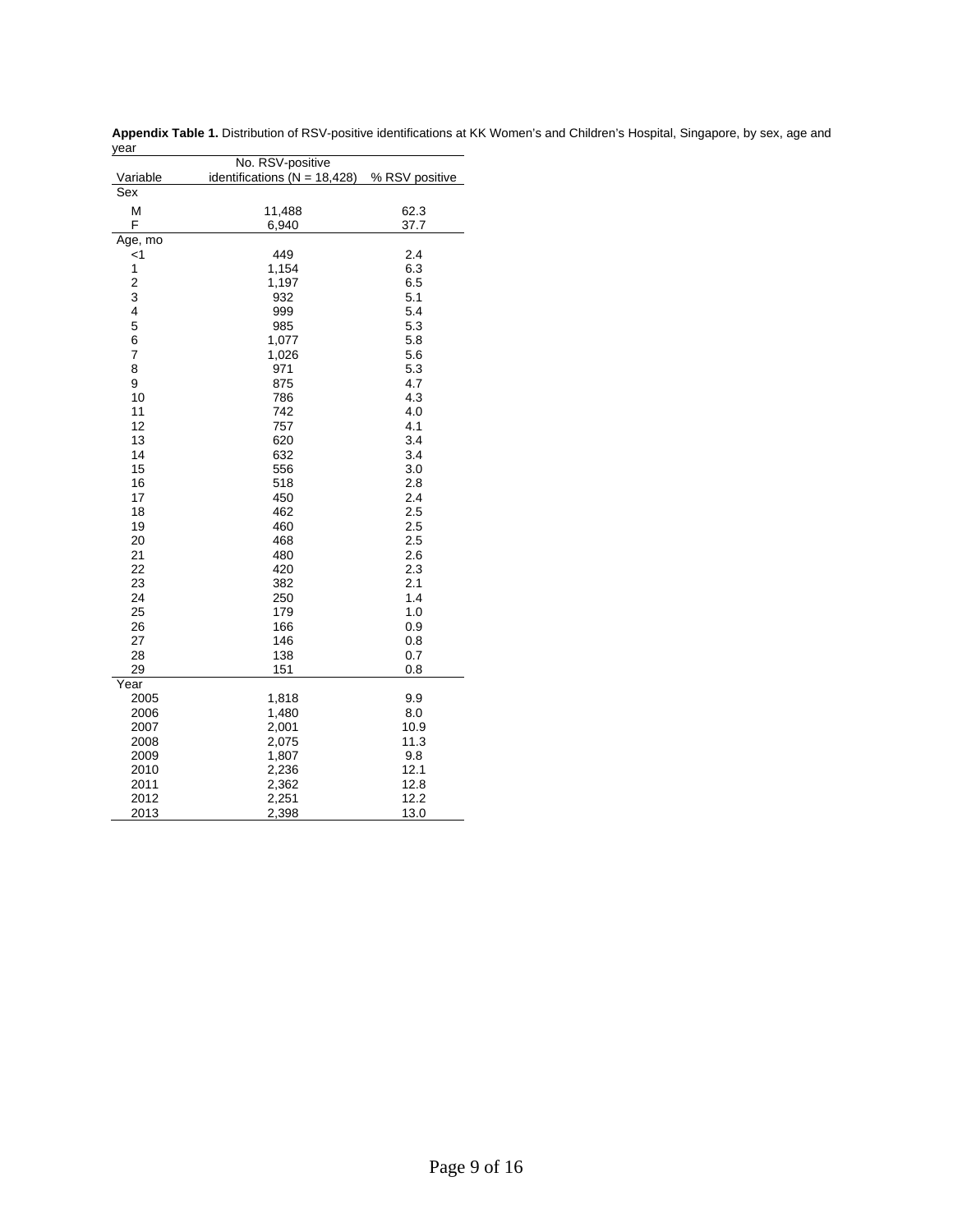**Appendix Table 2**. Estimated bronchiolitis and pneumonia admissions in KK Women's and Children's Hospital, Singapore, by year and age group

| anu ayu yruup |                |                  |
|---------------|----------------|------------------|
| Year          | <6 mo (95% CI) | 6-29 mo (95% CI) |
| 2005          | 231 (209-252)  | 271 (209-252)    |
| 2006          | 149 (135-162)  | 257 (135-162)    |
| 2007          | 311 (283-340)  | 495 (283-340)    |
| 2008          | 291 (264-318)  | 553 (264-318)    |
| 2009          | 247 (225-270)  | 421 (225-270)    |
| 2010          | 334 (303-365)  | 501 (303-365)    |
| 2011          | 363 (330-397)  | 569 (330-397)    |
| 2012          | 368 (334-403)  | 585 (334-403)    |
| 2013          | 375 (340-409)  | 680 (340-409)    |
|               |                |                  |

**Appendix Table 3**. Observed and model-predicted percentage of all bronchiolitis and pneumonia admissions due to pneumonia by age, KK Women's and Children's Hospital, Singapore, 2005–2013\*

| uyu,<br>,,,,            |            | omgaporo, 2000        |
|-------------------------|------------|-----------------------|
| <u>Age, mo</u>          | Observed % | Predicted % (95% CI)* |
| 0                       | 18.1       | 18.6 (15.7-21.9)      |
| 1                       | 11.2       | 10.8 (9.7–12.0)       |
| $\overline{\mathbf{c}}$ | 7.0        | 7.0 (6.1–8.0)         |
| 3                       | 4.8        | 5.7 (5.0–6.4)         |
| 4                       | 6.1        | 5.5 (4.8–6.4)         |
| 5                       | 7.1        | $6.0(5.1 - 7.0)$      |
| 6                       | 5.1        | $6.6(5.8 - 7.4)$      |
| 7                       | 7.4        | $7.2(6.3 - 8.3)$      |
| 8                       |            |                       |
|                         | 7.0        | 7.7 (6.8–8.8)         |
| 9                       | 10.6       | $8.3(7.4-9.3)$        |
| 10                      | 9.7        | 9.2 (8.1–10.5)        |
| 11                      | 10.6       | 10.8 (9.7–12.1)       |
| 12                      | 10.3       | 12.8 (11.7–14.0)      |
| 13                      | 13.9       | 14.4 (13.1–15.9)      |
| 14                      | 13.4       | 15.1 (13.6–16.7)      |
| 15                      | 17.3       | 15.0 (13.7–16.4)      |
| 16                      | 17.4       | 14.8 (13.7–16.0)      |
| 17                      | 18.0       | 15.1 (13.9–16.3)      |
| 18                      | 17.3       | 16.4 (15.1–17.8%)     |
| 19                      | 23.9       | 18.9 (17.5–20.5)      |
| 20                      | 22.2       | 22.7 (21.1-24.3)      |
| 21                      | 24.4       | 27.6 (26.1-29.2)      |
| 22                      | 28.6       | 33.7 (32.0–35.3)      |
| 23                      | 25.7       | 40.3 (38.5–42.2)      |
| 24                      | 45.2       | 47.1 (45.0–49.2)      |
| 25                      | 61.2       | 53.6 (51.3-55.9)      |
|                         |            |                       |
| 26                      | 66.3       | 59.6 (57.2–62.0)      |
| 27                      | 69.9       | 65.1 (62.7–67.3)      |
| 28                      | 79.3       | 69.9 (67.6–72.0)      |
| 29                      | 74.5       | 74.0 (72.0–76.0)      |
| 30                      | 81.7       | 77.6 (75.7–79.4)      |
| 31                      | 84.2       | 80.6 (78.9–82.2)      |
| 32                      | 83.6       | 83.2 (81.6–84.6)      |
| 33                      | 88.1       | 85.3 (83.8–86.7)      |
| 34                      | 87.1       | 87.1 (85.7–88.4)      |
| 35                      | 94.1       | 88.6 (87.3-89.9)      |
| 36                      | 95.1       | 89.9 (88.6–91.1)      |
| 37                      | 87.4       | 91.0 (89.7–92.1)      |
| 38                      | 93.6       | 91.9 (90.6–93.0)      |
| 39                      | 89.5       | 92.7 (91.4–93.7)      |
| 40                      | 96.0       | 93.3 (92.1–94.4)      |
| 41                      | 94.9       | 93.9 (92.8–94.9)      |
| 42                      | 93.8       | 94.4 (93.3–95.3)      |
| 43                      | 92.1       | 94.8 (93.8–95.7)      |
| 44                      | 91.2       | 95.2 (94.2–96.0)      |
| 45                      | 92.5       | 95.5 (94.5–96.3)      |
| 46                      |            |                       |
| 47                      | 92.5       | 95.7 (94.8–96.5)      |
|                         | 94.7       | 96.0 (95.1–96.7)      |
| 48                      | 94.3       | 96.2 (95.4–96.9)      |
| 49                      | 92.9       | 96.3 (95.6–97.0)      |
| 50                      | 94.2       | 96.5 (95.7–97.1)      |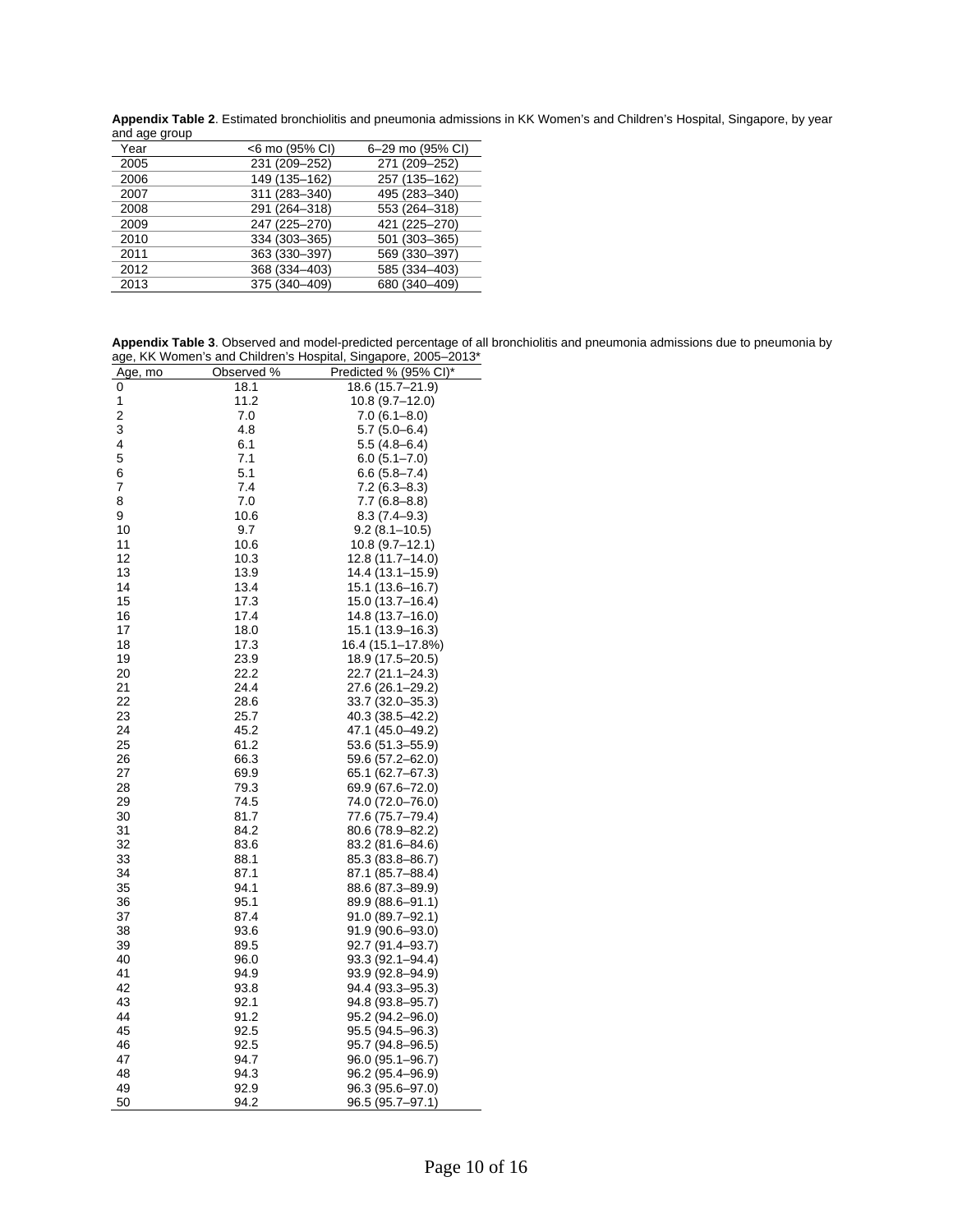| Age, mo | Observed % | Predicted % (95% CI)* |
|---------|------------|-----------------------|
| 51      | 98.7       | 96.6 (95.9–97.2)      |
| 52      | 94.4       | 96.7 (96.0–97.3)      |
| 53      | 96.6       | 96.8 (96.1–97.4)      |
| 54      | 98.9       | 96.9 (96.2-97.5)      |
| 55      | 98.9       | 96.9 (96.2-97.5)      |
| 56      | 94.9       | 97.0 (96.3–97.6)      |
| 57      | 96.2       | 97.0 (96.3–97.6)      |
| 58      | 98.6       | 97.1 (96.3-97.7)      |
| 59      | 93.2       | 97.1 (96.3–97.7)      |
| 60      | 98.4       | 97.1 (96.2–97.8)      |
| 61      | 97.0       | 97.1 (96.2–97.8)      |
| 62      | 98.6       | 97.1 (96.1-97.9)      |
| 63      | 97.1       | 97.1 (96.0-97.9)      |
| 64      | 96.3       | 97.1 (95.9-97.9)      |
| 65      | 97.3       | 97.1 (95.8–98.0)      |
| 66      | 98.2       | 97.0 (95.6-98.0)      |
| 67      | 93.2       | 97.0 (95.5–98.0)      |
| 68      | 97.7       | 97.0 (95.3–98.1)      |
| 69      | 100.0      | 96.9 (95.1-98.1)      |
| 70      | 98.0       | 96.9 (95.0-98.1)      |
| 71      | 100.0      | 96.9 (94.8–98.2)      |
| 72      | 100.0      | 96.8 (94.5–98.2)      |

\*Percentage estimated from the regression model in Equation 2 (see also Figure 2)

|  |  |  | Appendix Table 4. Sensitivity analysis for RSV-attributable burden by negative binomial regressions for 2005–13 data |
|--|--|--|----------------------------------------------------------------------------------------------------------------------|
|--|--|--|----------------------------------------------------------------------------------------------------------------------|

|               |        |                                        |                      |             |                  |        | No. RSV     |
|---------------|--------|----------------------------------------|----------------------|-------------|------------------|--------|-------------|
| Age group, mo | Model* | Description                            | $\beta$ <sup>+</sup> | $se(\beta)$ | BIC <sub>+</sub> | % RSV§ | admissions¶ |
| $< 6$ mo      | 1      | No trend                               | 0.8907               | 0.0439      | $-2348.104$      | 47.0%  | 5686        |
|               | 2      | Linear trend                           | 0.9018               | 0.0461      | $-2341.217$      | 47.6%  | 5686        |
|               | 3      | Quadratic<br>trend                     | 0.9041               | 0.0462      | $-2335.750$      | 47.7%  | 5686        |
|               | 4      | Exclude 2009<br>and no trend           | 0.9137               | 0.0464      | $-2039.162$      | 47.9%  | 5716        |
|               | 5      | Exclude 2009<br>and two trend<br>terms | 0.9174               | 0.0488      | $-2026.919$      | 48.0%  | 5730        |
|               | 6      | Include<br>rotavirus                   | 0.9050               | 0.0444      | $-2343.507$      | 47.7%  | 5686        |
|               | 7      | Include GI<br>admissions               | 0.8893               | 0.0439      | $-2342.419$      | 46.9%  | 5686        |
|               | 8      | Include<br>influenza                   | 0.8710               | 0.0448      | $-2346.221$      | 45.9%  | 5687        |
| $6-29$ mo     | 1      | No trend                               | 0.9238               | 0.0543      | $-2322.363$      | 34.3%  | 12647       |
|               | 2      | Linear trend                           | 0.7832               | 0.0562      | $-2316.329$      | 29.1%  | 12646       |
|               | 3      | Quadratic<br>trend                     | 0.7834               | 0.0561      | $-2308.695$      | 29.1%  | 12645       |
|               | 4      | Exclude 2009<br>and no trend           | 0.9600               | 0.0571      | $-2008.451$      | 35.3%  | 12750       |
|               | 5      | Exclude 2009<br>and two trend<br>terms | 0.7965               | 0.0590      | $-1993.141$      | 29.2%  | 12787       |
|               | 6      | Include<br>rotavirus                   | 1.0140               | 0.0534      | $-2319.427$      | 37.6%  | 12647       |
|               | 7      | Include GI<br>admissions               | 0.9100               | 0.0518      | $-2313.869$      | 33.8%  | 12645       |

\*Model descriptions: 1, includes term for RSV-positive identifications only; 2, includes a linear trend term; 3, includes quadratic trend term; 4, excludes 2009 data; 5, excludes 2009 data and includes 2 separate linear trend terms for before and after 2009; 6, includes rotavirus-positive identifications.

†Coefficient from negative binomial regression.

‡Bayes information criterion.

§Percentage of bronchiolitis and pneumonia admissions attributable to RSV. ¶Estimated RSV-associated admissions for bronchiolitis and pneumonia 2005–2013.

Page 11 of 16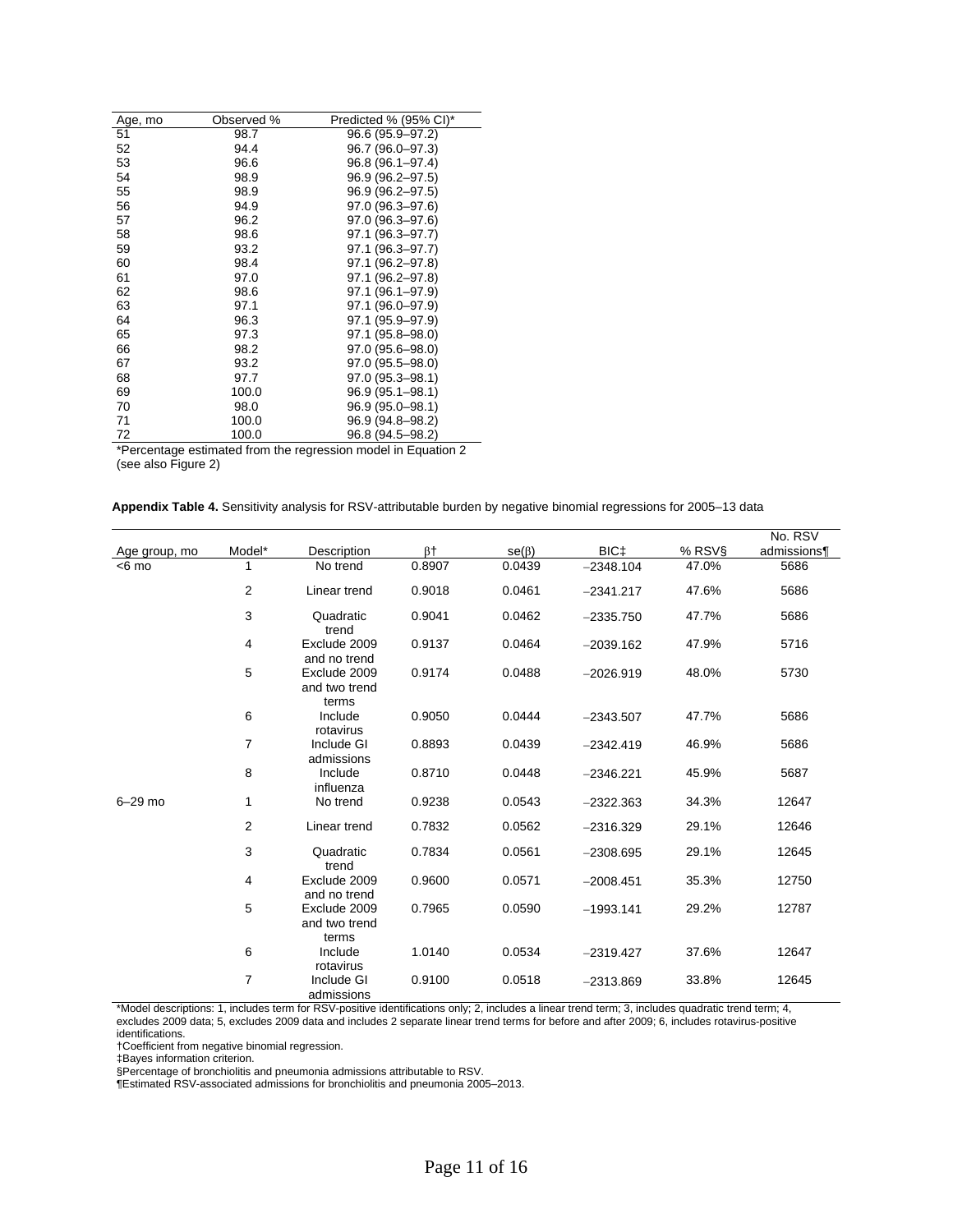|                                 |                | No. admissions |             |                     |                      |
|---------------------------------|----------------|----------------|-------------|---------------------|----------------------|
| Condition                       | Ward type      | $(\% )$        | Average LOS | Mean bill size, SGD | Daily bill size, SGD |
| <b>Bronchiolitis</b>            | A              | 449 (28.4)     | 2.5         | 2,368               | 947                  |
|                                 | B <sub>1</sub> | 125(7.9)       | 2.3         | 1,477               | 642                  |
|                                 | $B2+$          | 244 (15.5)     | 2.3         | 925                 | 402                  |
|                                 | <b>B2</b>      | 98(6.2)        | 2.2         | 554                 | 252                  |
|                                 | С              | 663 (42.0)     | 2.5         | 402                 | 161                  |
|                                 | Total          | 1,579 (100.0)  |             |                     |                      |
| Pneumonia                       | A              | 378 (37.2)     | 2.9         | 2,853               | 984                  |
| (no complications)              |                |                |             |                     |                      |
|                                 | <b>B1</b>      | 118 (11.6)     | 2.6         | 1,696               | 652                  |
|                                 | $B2+$          | 207 (20.4)     | 2.6         | 1,087               | 418                  |
|                                 | <b>B2</b>      | 115 (11.3)     | 2.8         | 892                 | 319                  |
|                                 | С              | 197 (19.4)     | 3           | 544                 | 181                  |
|                                 | Total          | 1,015 (100.0)  |             |                     |                      |
| Pneumonia with<br>complications | A              | 87 (38.3)      | 3.5         | 3,481               | 995                  |
|                                 | <b>B1</b>      | 0(0.0)         | 0           | NA                  | <b>NA</b>            |
|                                 | $B2+$          | 45 (19.8)      | 3.5         | 1,295               | 370                  |
|                                 | B <sub>2</sub> | 0(0.0)         | $\mathbf 0$ | NA                  | <b>NA</b>            |
|                                 | С              | 95 (41.9)      | 5.1         | 1,063               | 208                  |
|                                 | Total          | 227 (100.0)    |             |                     |                      |

**Appendix Table 5.** KK Women's and Children's Hospital admissions for bronchiolitis and pneumonia by ward type\*

\*KKH admissions for bronchiolitis and pneumonia, July 1, 2016–June 30, 2017, billing by ward type. LOS, length of stay; NA, not applicable.



**Appendix Figure 1.** Correlation between observed and model-predicted weekly bronchiolitis and pneumonia admissions at KK Women's and Children's Hospital in 2014, by age group. R, correlation coefficient; RMSE, root mean squared error; MAE, mean absolute error.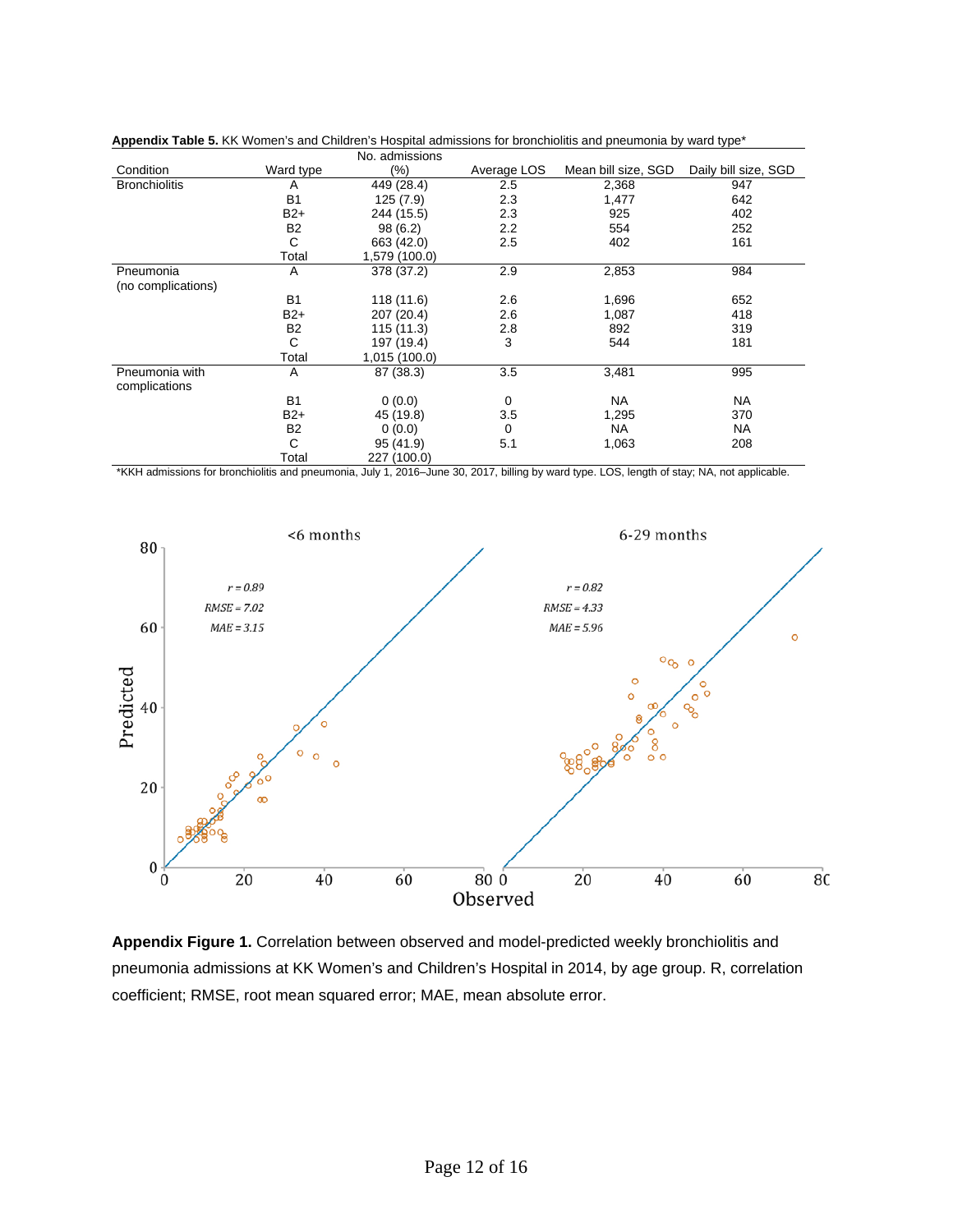

**Appendix Figure 2.** Observed and model-predicted weekly hospitalizations for bronchiolitis and pneumonia, KKH Women's and Children's Hospital, Singapore, 2005–2013. A) Children <6 months of age. B) Children 6–29 months of age. Gray line represents observed weekly bronchiolitis and pneumonia hospitalizations; orange area represents model-estimated RSV-attributable hospitalizations; gray area represents admissions attributable to other pathogens.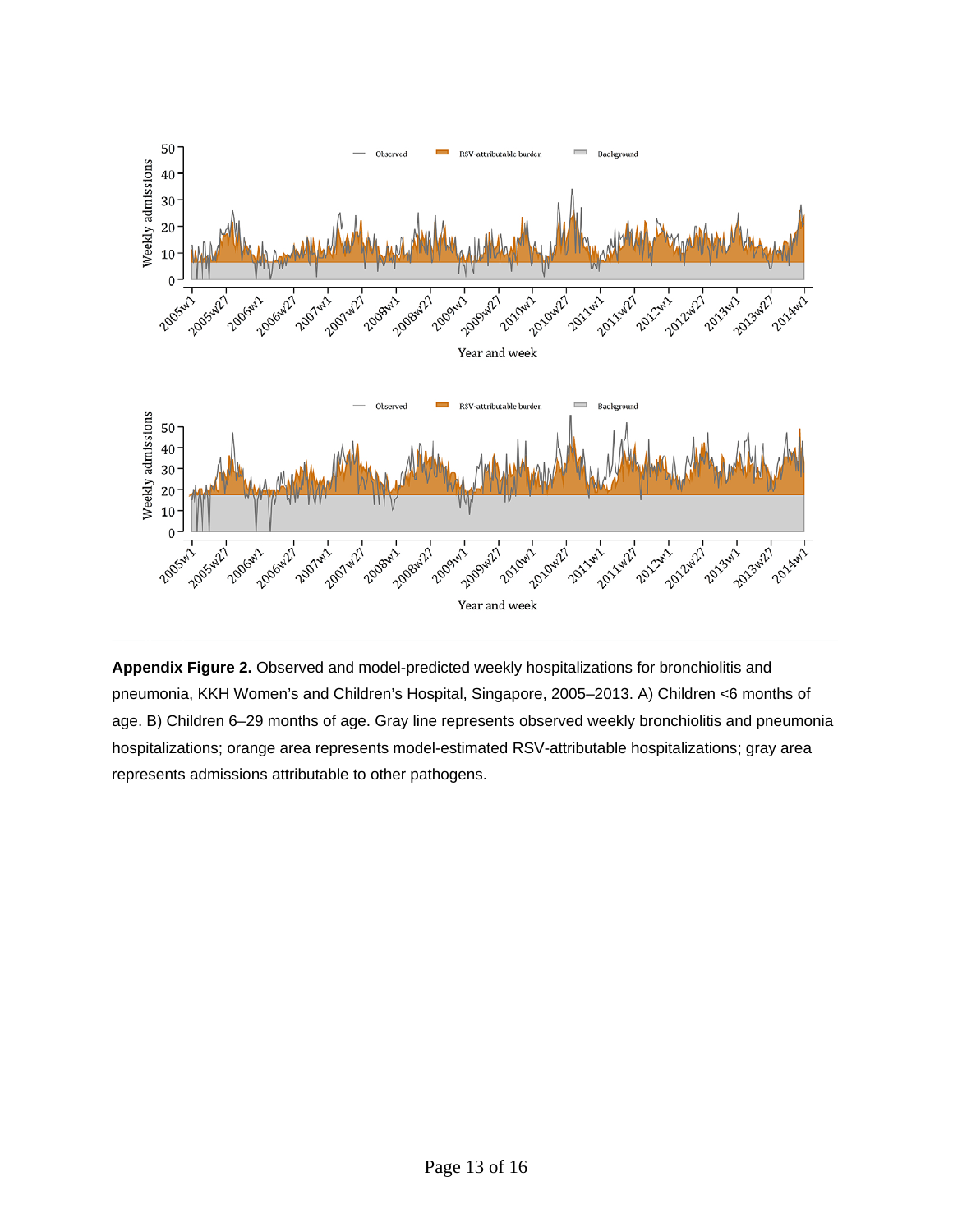

**Appendix Figure 3.** Age distribution of RSV-positive identifications at KK Women's and Children's Hospital. Blue bars indicate observed data; orange line indicates predicted values up to the age of 59 months from a logarithmic model.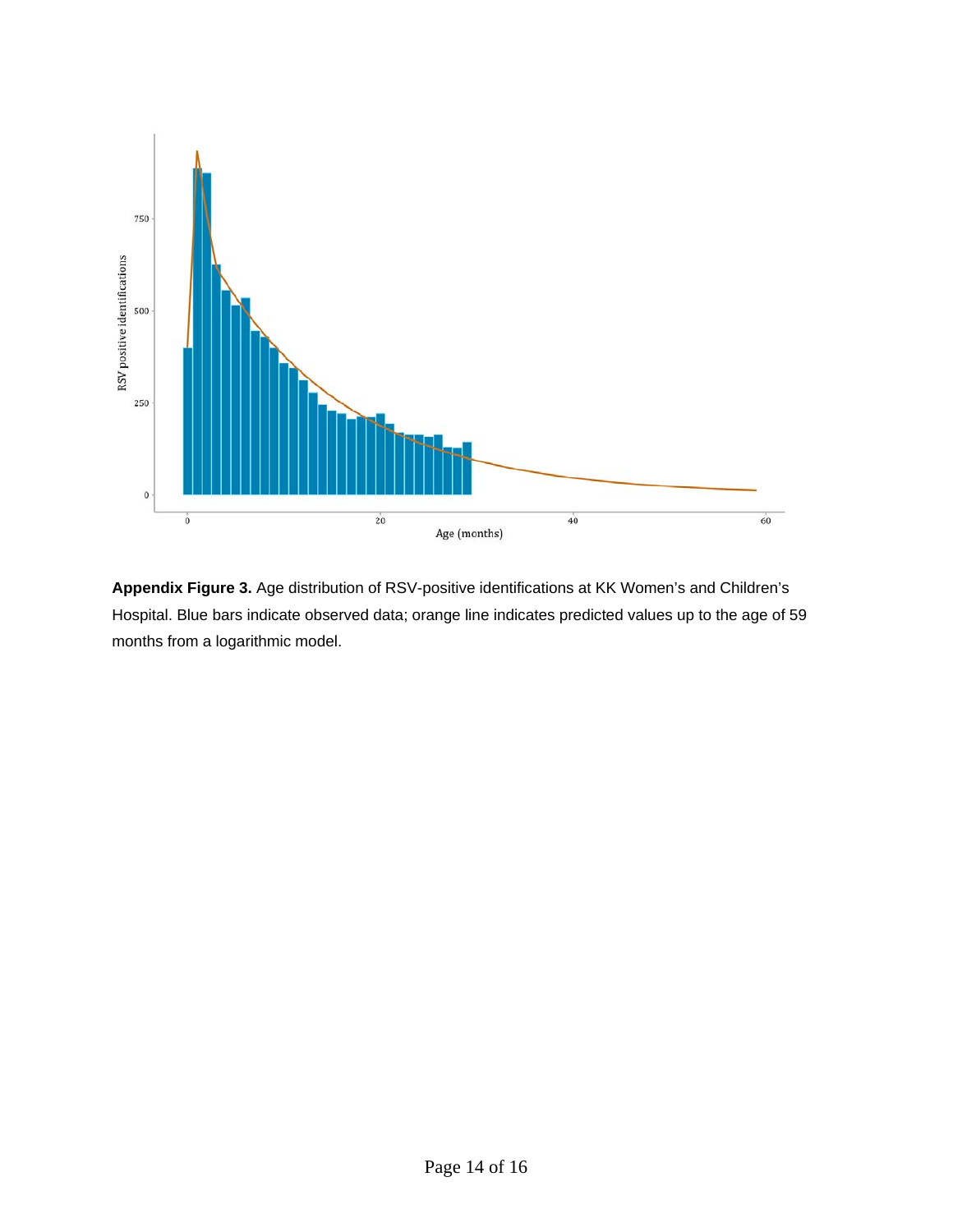

**Appendix Figure 4.** Distribution of length of stay at KK Women's and Children's Hospital for bronchiolitis (A) and pneumonia (B) admissions among children <30 months of age. Orange circles indicate observed data; blue lines indicate predicted values from a logarithmic model; dashed line (panel B) indicates cutoff of 5 days used to define pneumonia with complications. A total of 5 observations with length of stay >100 days were omitted from panel A.